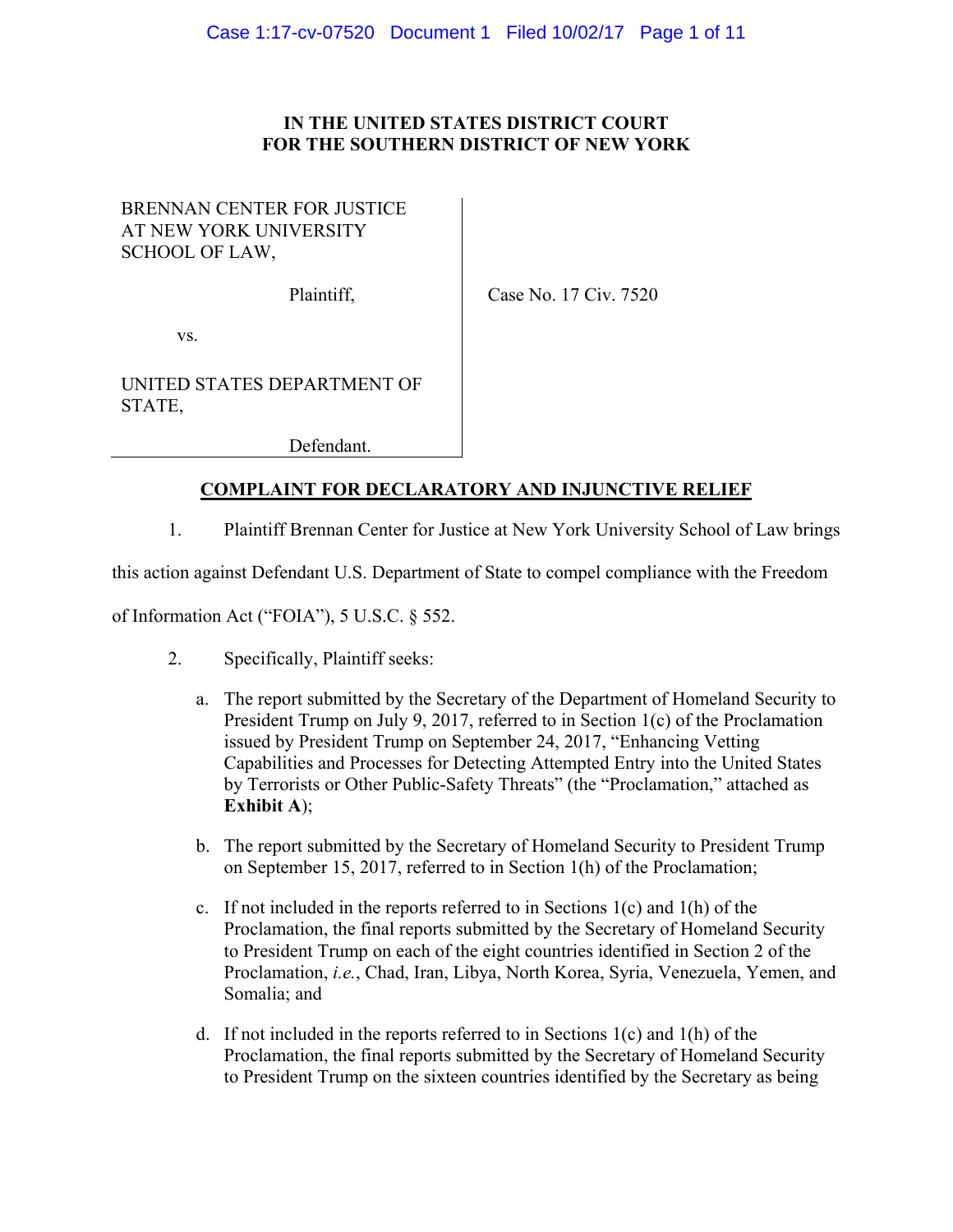"inadequate," referred to in Section  $1(e)$  of the Proclamation, to the extent that they were not included in the list of seven countries in Section 1(h)(ii).

These four categories of documents are hereinafter referred to as "the Requested Documents."

# **JURISDICTION AND VENUE**

3. The Court has jurisdiction over this claim pursuant to 5 U.S.C. §§ 552(a)(4)(B) and  $552(a)(6)(E)(iii)$ .

4. Venue is proper pursuant to 5 U.S.C.  $\S 552(a)(4)(B)$ .

# **PARTIES**

5. Plaintiff Brennan Center for Justice at New York University School of Law ("Brennan Center") is a nonprofit, nonpartisan law and policy institute that is focused on fundamental issues of democracy and justice. The Brennan Center's Liberty and National Security ("LNS") Program uses innovative policy recommendations, litigation, and public advocacy to advance effective national security policies that respect the rule of law and constitutional values. The Brennan Center is a  $501(c)(3)$  corporation headquartered at 120 Broadway in New York, New York.

6. Defendant United States Department of State ("DoS") is a U.S. agency under 5 U.S.C. § 552(f)(1) and 5 U.S.C. § 551(1). DoS is located at 2201 C Street, N.W. in Washington, D.C., and has custody and control over the Requested Documents.

# **STATEMENT OF FACTS**

# **President Trump's Muslim Travel Bans**

7. On January 27, 2017 — one week after assuming office — President Trump signed Executive Order 13769, "Protecting the Nation from Foreign Terrorist Entry into the United States" ("First Muslim Ban"). The First Muslim Ban temporarily halted entry of all nationals from seven Muslim-majority countries, temporarily suspended the U.S. Refugee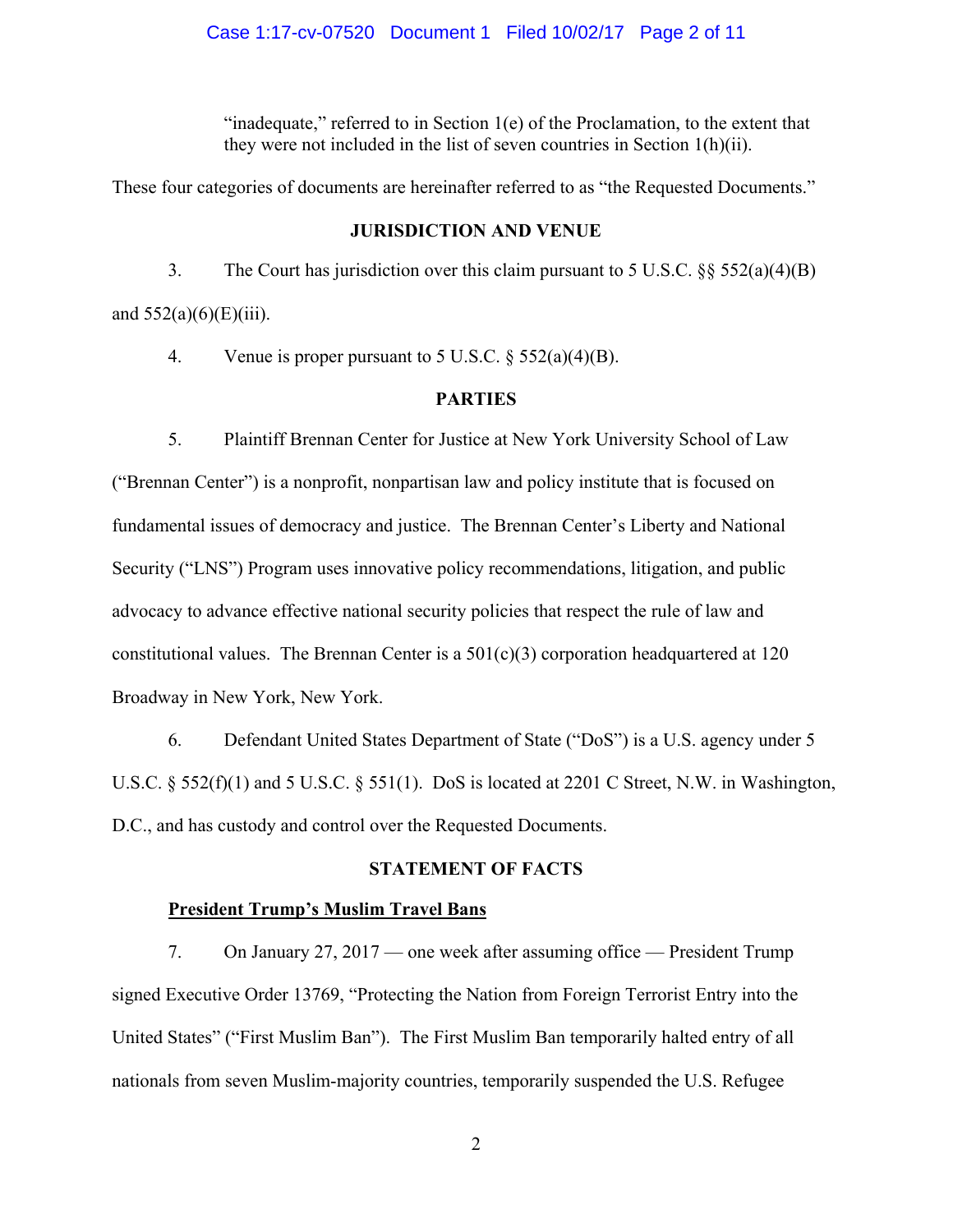# Case 1:17-cv-07520 Document 1 Filed 10/02/17 Page 3 of 11

Admissions Program, established a policy of prioritizing certain religious denominations over others upon resuming the Refugee Program, and indefinitely barred Syrian refugees.

8. The First Muslim Ban was consistent with President Trump's campaign promise to establish "a total and complete shutdown of Muslims entering the United States" and his persistent inflammatory and hostile statements about Muslim Americans and Muslims generally.

9. Initial legal challenges to the Trump Administration's First Muslim Ban resulted in preliminary relief from imposition of the key provisions of the Ban.

10. Following these successful challenges, the Administration issued Executive Order 13780 ("Second Muslim Ban") on March 6, 2017, which instituted a 90-day travel ban against persons from six Muslim-majority countries and a worldwide 120-day suspension of refugee processing.

11. Nine days later, the U.S. District Court for the District of Hawaii issued a nationwide temporary restraining order against two sections of the Second Muslim Ban — the travel ban and refugee-suspension provisions.

12. The U.S. District Court for the District of Maryland also issued a preliminary injunction against the travel ban section the following day.

13. The U.S. Court of Appeals for the Fourth Circuit upheld the District of Maryland's decision in substantial part on May 25, 2017.

14. The United States Court of Appeals for the Ninth Circuit upheld the District of Hawaii's injunction in principal part on June 12, 2017.

15. On June 26, 2017, the U.S. Supreme Court granted the Administration's petition for certiorari to review the preliminary relief affecting implementation of the Second Muslim Ban.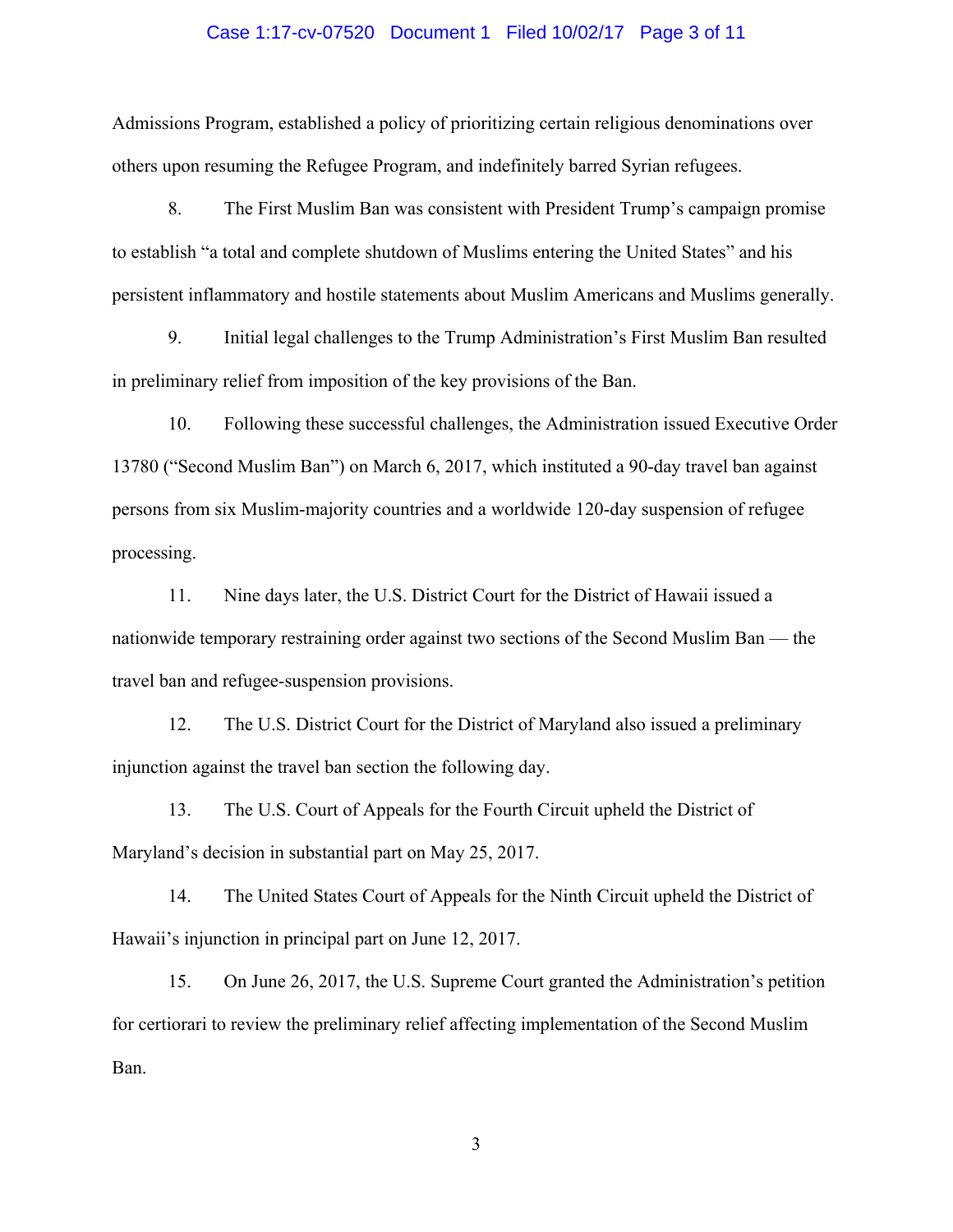# Case 1:17-cv-07520 Document 1 Filed 10/02/17 Page 4 of 11

16. On that day, the U.S. Supreme Court also stayed the preliminary relief to the extent that relief applied to protect foreign nationals who lack a "bona fide relationship with a person or entity in the United States."

17. Following briefing, but before oral argument, on September 24, 2017, the Administration issued the Proclamation signed by President Trump.

18. The Proclamation restricts entry of persons into the United States from six Muslim-majority countries (and two non-Muslim majority countries), including those with bonafide relationships with U.S. citizens and lawful permanent residents.

19. The Proclamation also states that it is based on a "worldwide review" of information-sharing practices, policies, and capabilities of foreign countries and the conclusion that the countries named in the Proclamation have '"inadequate' identity-management protocols, information-sharing practices, and risk factors" or otherwise merit "entry restrictions, limitations, and other measures."

20. Such "worldwide review" was ordered by the Second Muslim Ban, which directed the Secretary of Homeland Security, in consultation with the Secretary of State and the Director of National Intelligence, to "identify whether, and if so what, additional information will be needed from each foreign country to adjudicate an application by a national of that country for a visa, admission, or other benefit under the INA (adjudications) in order to determine that the individual is not a security or public-safety threat."

21. The results of that worldwide review were submitted to President Trump in a report issued by the Secretary of Homeland Security on July 9, 2017.

22. According to the Proclamation, the July 9 report detailed the kinds of information required from foreign governments to avoid travel restrictions, a description of the information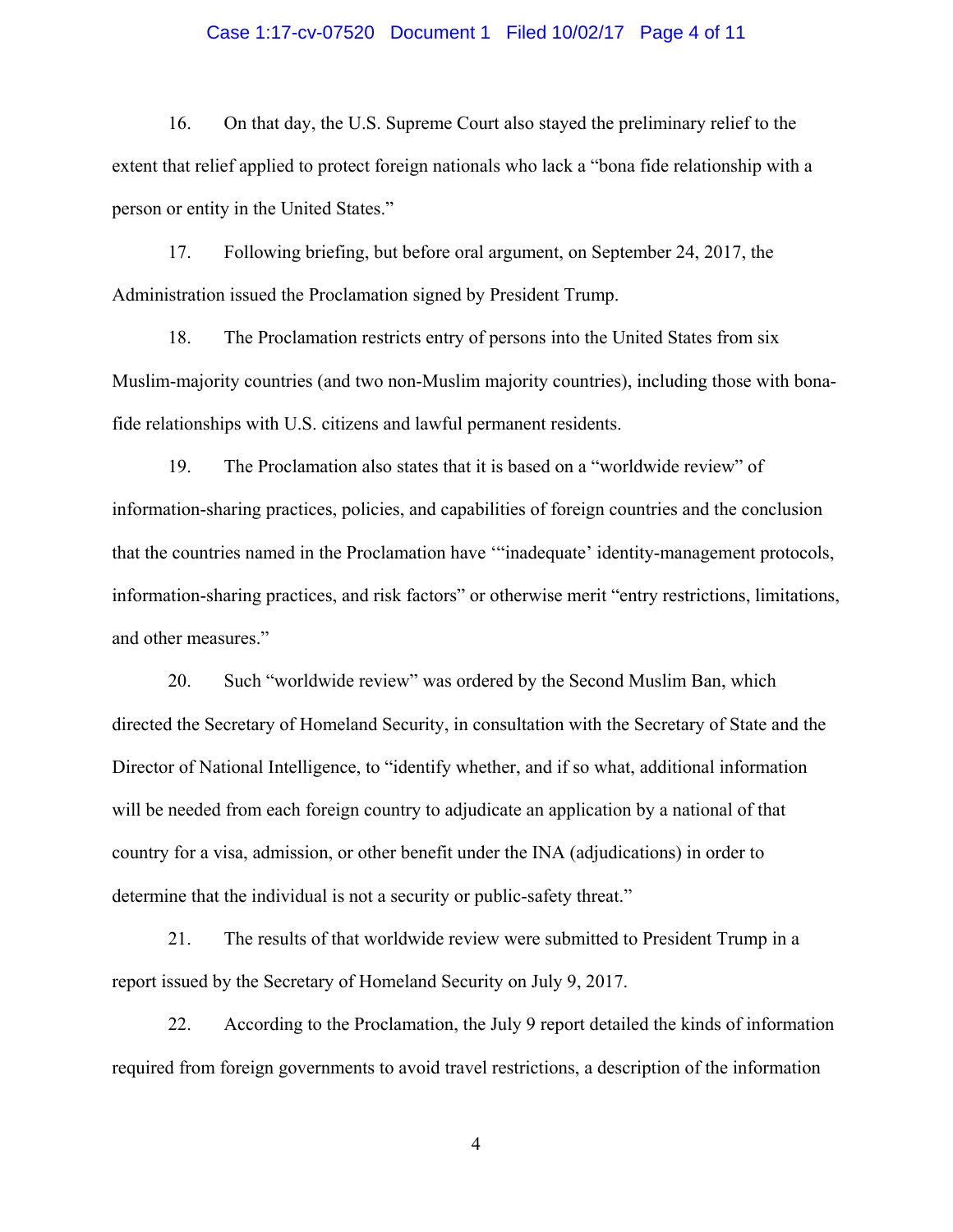# Case 1:17-cv-07520 Document 1 Filed 10/02/17 Page 5 of 11

provided by the foreign governments, and a list of countries whose information was adequate, inadequate, or at risk of being inadequate.

23. According to the Proclamation, following the July 9 report, Defendant DoS further engaged with the countries that had been reviewed with respect to the information that they had provided.

24. Purportedly based on this review and engagement, on September 15, 2017, the Secretary of Homeland Security submitted a report to President Trump recommending travel restrictions for nationals of the countries included in the Proclamation.

# **Plaintiff's FOIA Request**

25. On July 20, 2017, Plaintiff and others (collectively, "Requesters") submitted a FOIA request to Defendant for 23 categories of records related to the Administration's travel bans. Consistent with FOIA, Requesters asked Defendant to refer the request to the White House, the U.S. Department of Justice, the U.S. Department of Homeland Security, and U.S. Customs and Border Protection, as appropriate. Requesters further requested expedited processing and a fee waiver. The FOIA request is attached as **Exhibit B**.

# 26. As is relevant here, the FOIA request includes a request for:

- w. All records pertaining to the worldwide review process conducted under Section 2 of Executive Order 13780 and 17 STATE 72000, including the Report that was submitted to President Trump, copies of instructions to foreign governments regarding the requirements that must be met to avoid travel restrictions, and a list of all countries that have:
	- i. been designated as providing adequate information to the U.S. government;
	- ii. been designated as providing inadequate information to the U.S. government; and/or
	- iii. been designated as being at risk of providing inadequate information to the U.S. government.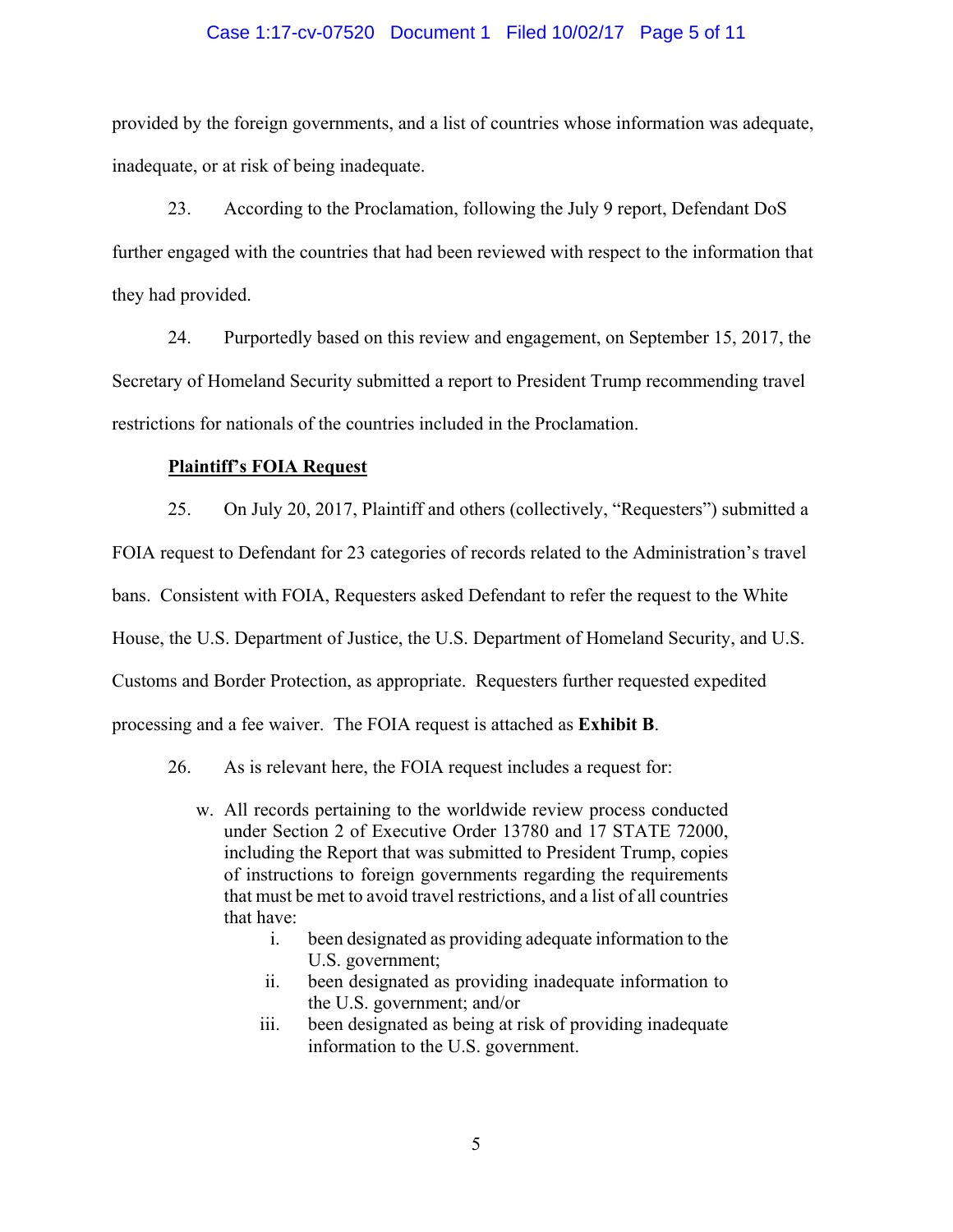# Case 1:17-cv-07520 Document 1 Filed 10/02/17 Page 6 of 11

27. The Requested Documents (as defined in paragraph 2 above) are a discrete subset of the documents covered by request "w." The Requested Documents are the only records at issue in this action. $<sup>1</sup>$ </sup>

# **Defendant's Interim Responses**

 $\overline{a}$ 

28. On July 24, 2017, Defendant granted Requesters' request for expedited processing and for a fee waiver.

29. Defendant's response, however, did not indicate the scope of the documents that it would produce or the exemptions it would claim, if any, with respect to the FOIA request.

30. Defendant's response also did not provide an estimated date for production of the responsive records.

31. Instead, Defendant's response states only that "[w]e will notify you as soon as responsive material has been retrieved and reviewed." Defendant's July 24, 2017 response is attached as **Exhibit C**.

32. On August 18, 2017, after hearing nothing further from Defendant, Requesters contacted Defendant by phone and were informed that Defendant expected to complete production by October 31, 2017.

33. Counsel for Requesters memorialized the August 18 conversation in an August 24, 2017 email, attached as **Exhibit D**.

34. Defendant responded with a form email on August 28, 2017, attached as **Exhibit E**.

<sup>&</sup>lt;sup>1</sup> Plaintiff does not waive its right to seek judicial relief with respect to the balance of its initial FOIA request, attached hereto as **Exhibit B**.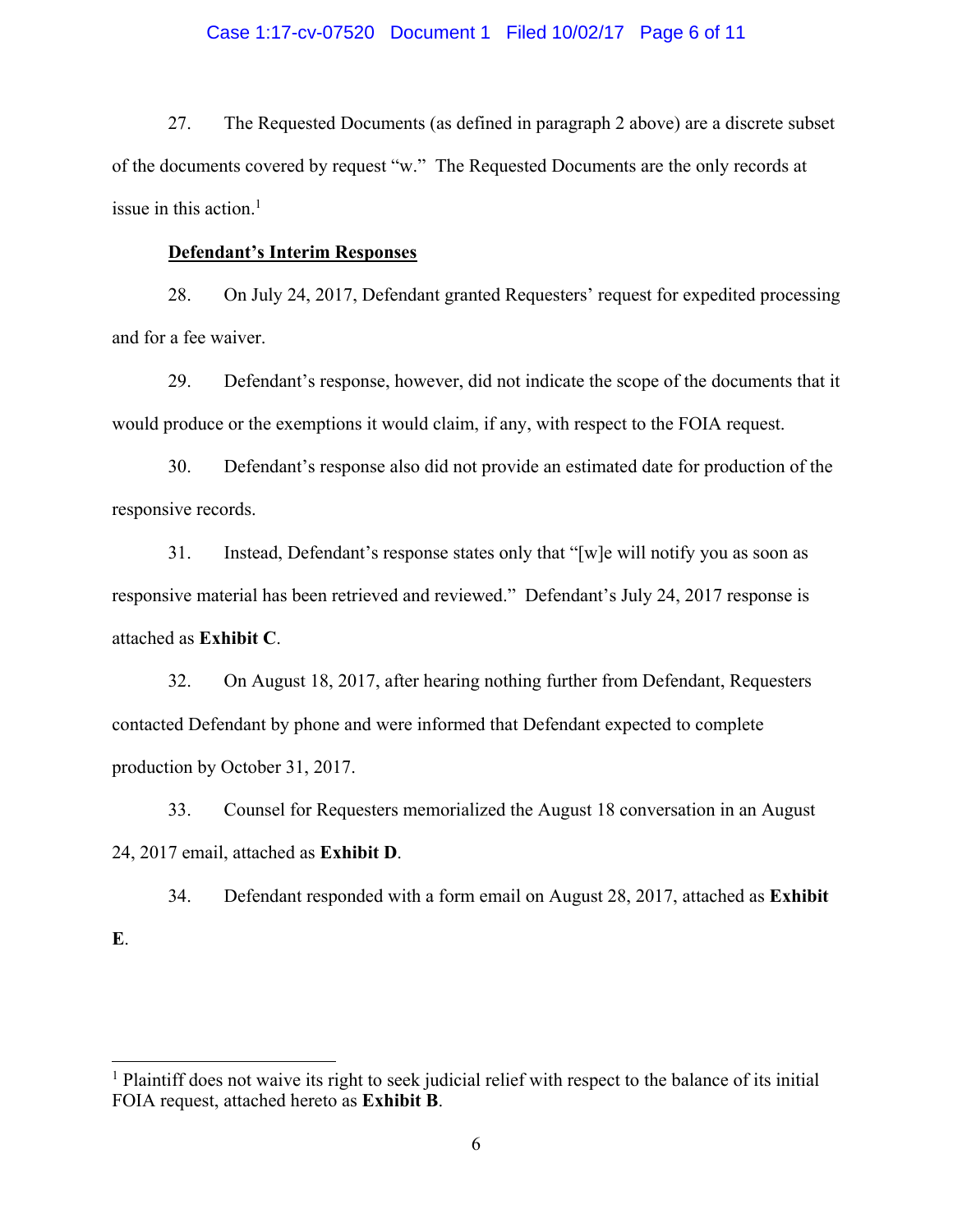# Case 1:17-cv-07520 Document 1 Filed 10/02/17 Page 7 of 11

35. Requesters have heard nothing further from Defendant with respect to the FOIA request.

#### **The Need to Expedite the Production of the Requested Documents**

36. The Requested Documents are matters of intense public interest.

37. The Administration's latest iteration of the Muslim ban — the Proclamation went into effect immediately for those persons subject to the entry restrictions established by the Second Muslim Ban, as amended by the U.S. Supreme Court to carve out those persons with a bona fide relationship with the United States.

38. The remaining terms of the Proclamation go into effect on October 18, 2017.

39. Courts have held every iteration of the Muslim ban before the Proclamation to merit preliminary relief on the ground that the ban is unconstitutional.

40. Like the Muslim bans that preceded the Proclamation, and as recognized by courts across the nation, "the Government's asserted national security interest [therein] . . . appears to be a post hoc, secondary justification for an executive action rooted in religious animus and intended to bar Muslims from this country." *Int'l Refugee Assistance Proj. v. Trump*, 857 F.3d 554, at 603 (4th Cir. 2017).

41. The Requested Documents are essential to assess the Administration's latest justification for the Muslim ban.

42. As accepted by Defendant itself, when it granted Requester's request for expedited processing:

- a. "[T]here is a compelling need for expedited processing because Request[e]rs require the records requested to effectively inform the public about new federal procedures already affecting individuals' civil rights."
- b. "[F]ailure to release this information will impair due-process rights and harm humanitarian interests."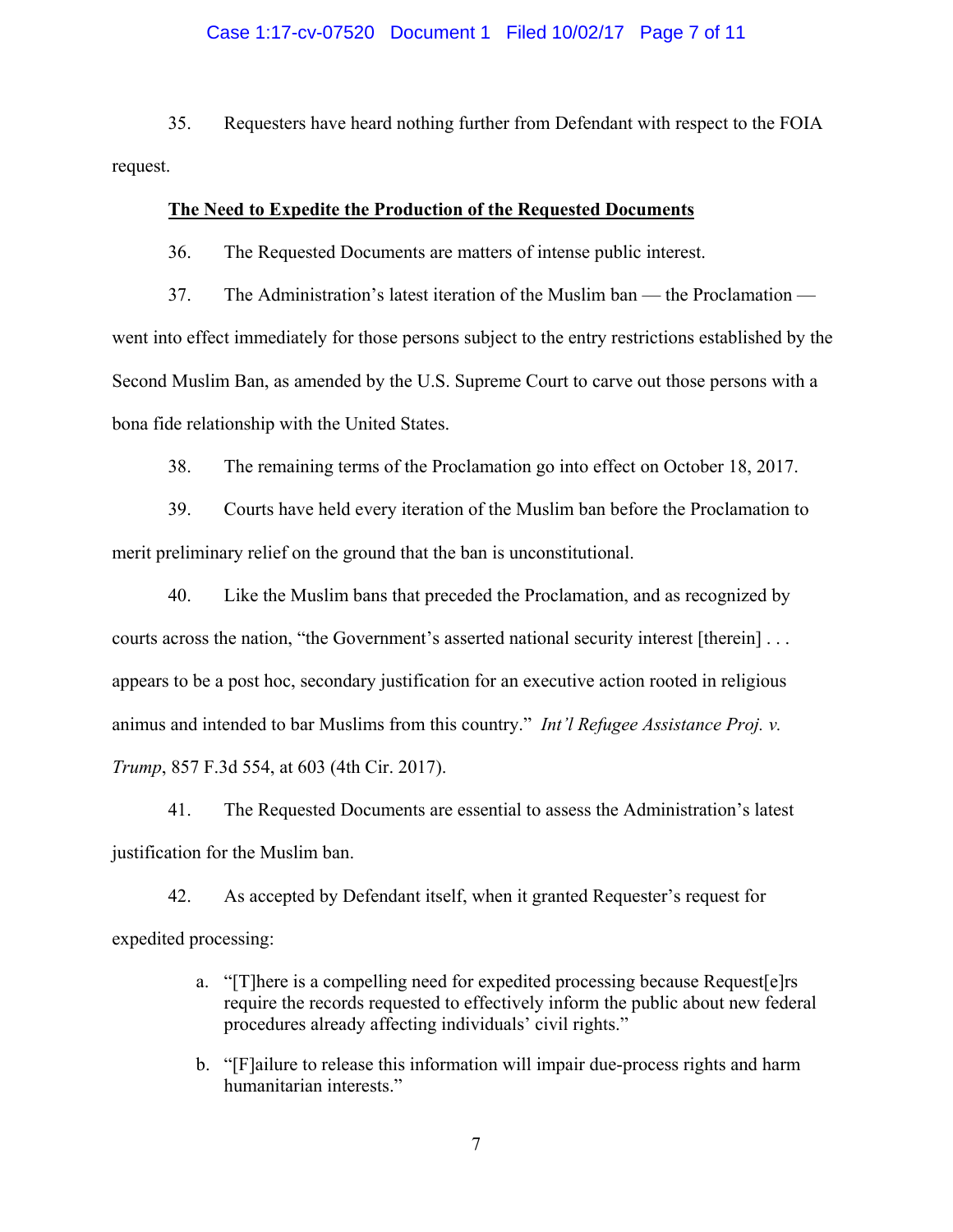# Case 1:17-cv-07520 Document 1 Filed 10/02/17 Page 8 of 11

43. Expedition is also warranted due to the quickly-approaching October 18 implementation date of the policy reflected in the Proclamation.

44. The Proclamation, like the prior Muslim bans, appears, on its face, to violate the constitutional guarantee that the government will not establish, favor, discriminate, or condemn any religion because it is directed at Muslim-majority countries and was announced in the context of prior failed attempts to violate the Constitution more directly.

45. The Proclamation, like the prior Muslim bans, appears, on its face, to violate the constitutional guarantee of equal protection because it is motivated by animus and is not justified by legitimate, important, or compelling governmental interests.

46. The Proclamation, like the prior Muslim bans, appears, on its face, to violate the constitutional guarantee of freedom of speech because it bars U.S. entities from receiving information and ideas by banning the physical presence of nationals of the affected countries.

47. The Proclamation, like the prior Muslim bans, appears, on its face, to violate the constitutional guarantee of procedural due process because it deprives immigrants and refugees from the affected countries of the statutory rights and prescribed procedures applicable to them and deprives U.S. citizens of travel by specific non-citizen family members to the United States.

48. The Proclamation, like the prior Muslim bans, appears, on its face, to exceed the President's authority under the Immigration and Nationality Act ("INA") and to violate the INA because it discriminates against persons on the basis of nationality while disregarding the statutory criteria for determining terrorism-related inadmissibility.

49. Finally, the intense public interest regarding the Proclamation is evidenced by articles published by, for example, The Washington Post, The New York Times, U.S. News & World Report, The Los Angeles Times, and the Associated Press.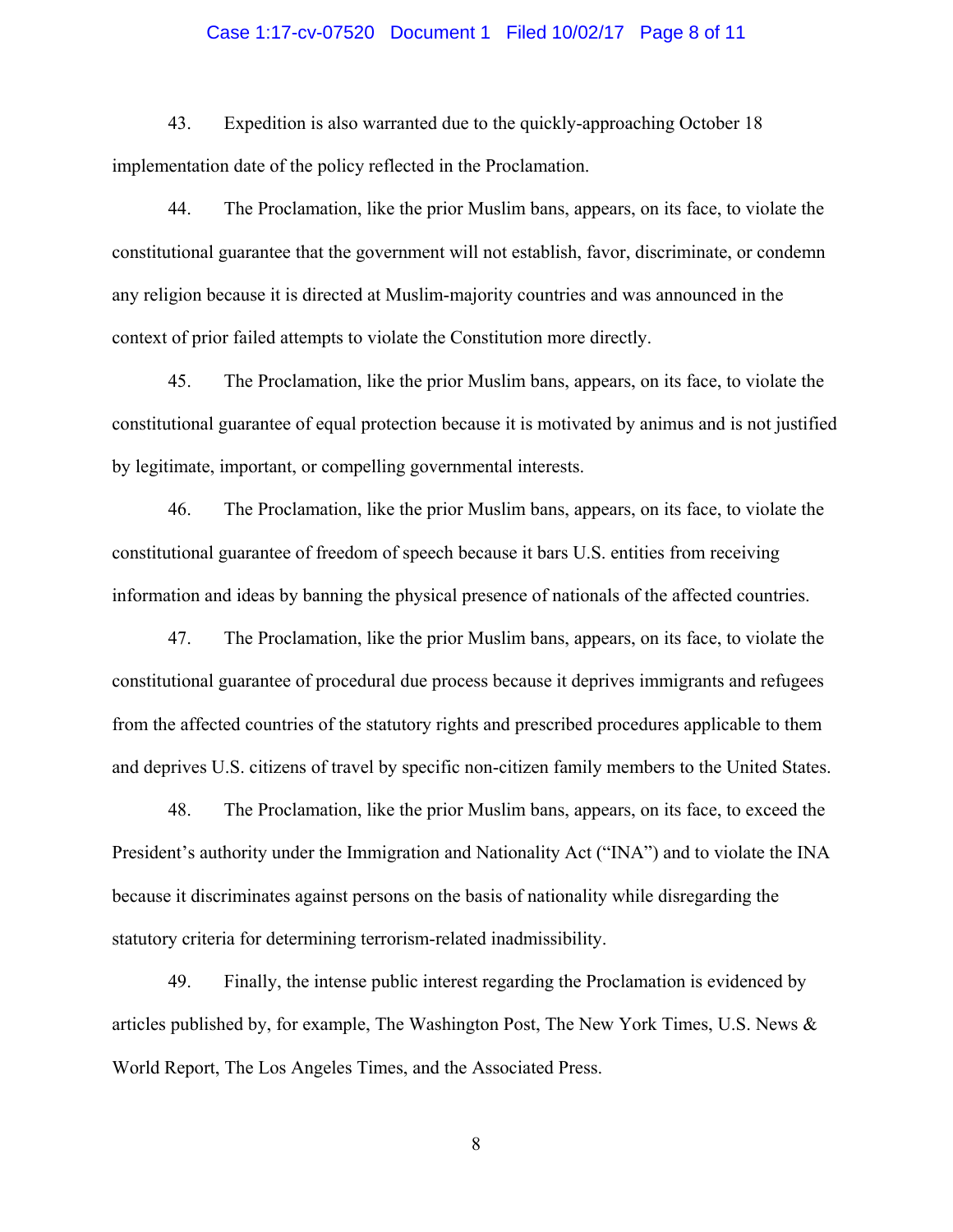# Case 1:17-cv-07520 Document 1 Filed 10/02/17 Page 9 of 11

50. For all these reasons, expedition in ordering release of the Requested Documents is warranted.

# **COUNT I**

# **(Violation of FOIA, 5 U.S.C. § 552, for Improperly Withholding Agency Records)**

51. Plaintiff re-alleges paragraphs 1 through 50 as if fully set forth herein.

52. Pursuant to 5 U.S.C. § 552(a)(6)(A)(i), an agency is required to make a determination on a FOIA request within twenty business days of receipt of such request and "shall immediately notify the person making such request of such determination and the reasons therefor."

53. Under 5 U.S.C. § 552(a)(6)(B)(i), an agency may extend the deadline to make that determination by ten business days if "by written notice" it asserts that there are "unusual circumstances" and if it asserts "the date on which a determination is expected to be dispatched."

54. Defendant failed to toll its twenty-day statutory deadline to make its determination because it did not assert "unusual circumstances."

55. Defendant did not make a determination on Plaintiff's request within the twenty business days required by law.

56. Even if Defendant had asserted "unusual circumstances," it would have been required to make a determination within 30 business days after receipt of the request. 5 U.S.C.  $§$  552(a)(6)(B)(i).

57. Defendant did not make a determination on Plaintiff's request within 30 days.

58. Accordingly, Plaintiff has exhausted administrative remedies with respect to its request. 5 U.S.C.  $\S$  552(a)(6)(C)(i).

59. Plaintiff has a right of access to the Requested Documents under 5 U.S.C.  $\S$  552(a)(3), and there is no legal basis for Defendant to withhold them.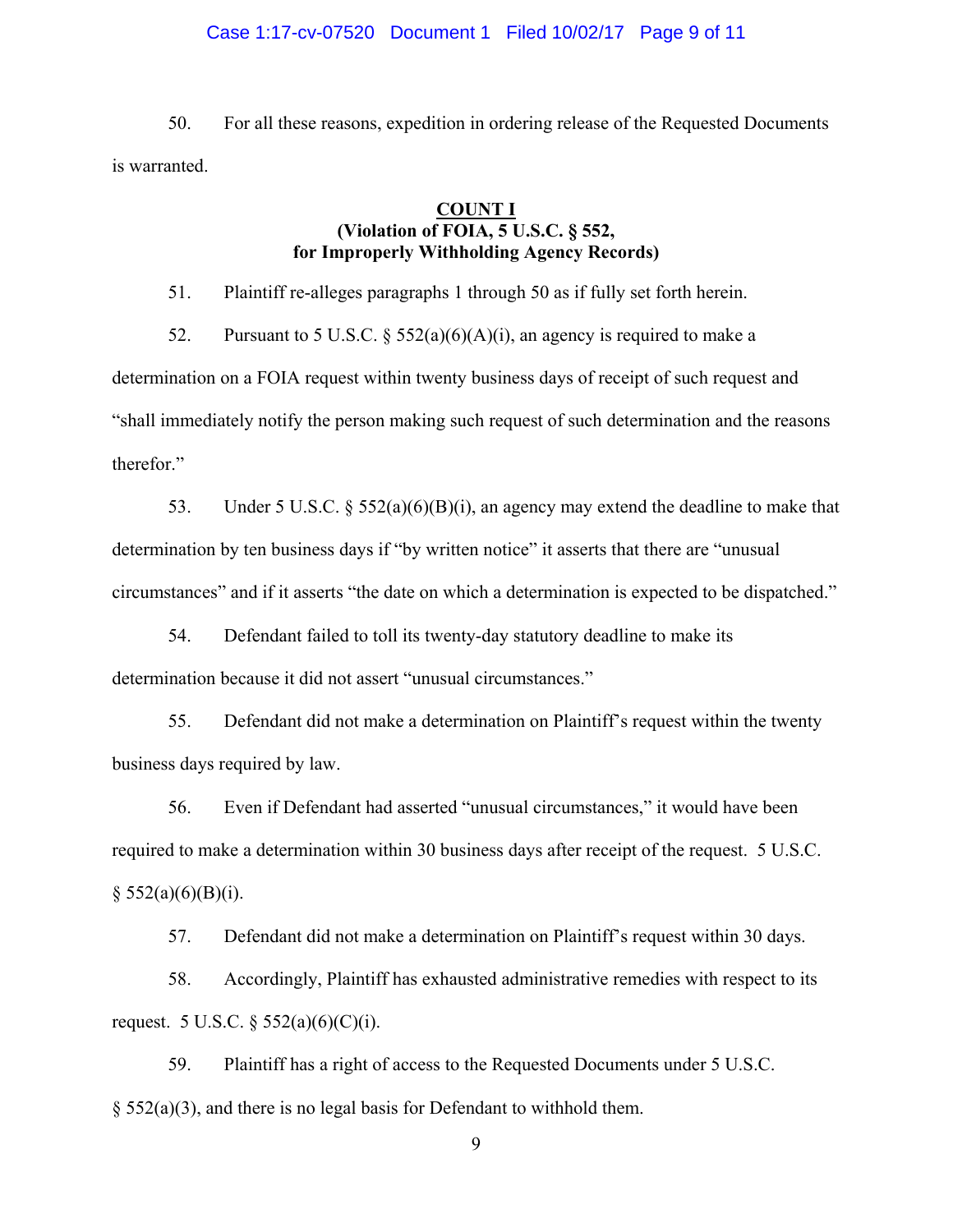# Case 1:17-cv-07520 Document 1 Filed 10/02/17 Page 10 of 11

60. Defendant is improperly withholding agency records responsive to Plaintiff's request.

61. Plaintiff is being harmed by reason of Defendant's unlawful withholding of the Requested Documents, and Plaintiff will continue to be harmed unless Defendant is compelled to conform its conduct to the requirements of the law.

WHEREFORE, Plaintiff respectfully requests that this Court:

A. Issue an order expediting Defendant's filing of a *Vaughn* index for the Requested Documents, or portions thereof, that Defendant claims are exempt from production;

B. Declare that Defendant has violated FOIA by improperly withholding the Requested Documents and compel Defendant to produce the Requested Documents expeditiously pursuant to 5 U.S.C.  $\S$ § 552(a)(4)(B), (6)(E);

C. Enjoin Defendant from withholding the Requested Documents and order production of the Requested Documents to Plaintiff pursuant to 5 U.S.C. § 552(a)(4)(B) promptly and by a date certain;

D. Issue an order overruling any exemptions Defendant may assert and compelling Defendant to produce the Requested Documents in full, promptly, and by a date certain;

E. Award Plaintiff reasonably attorneys' fees and other litigation costs reasonably incurred pursuant to 5 U.S.C.  $\S$  552(a)(4)(E)(i); and

F. Award any other relief the Court may deem just and proper.